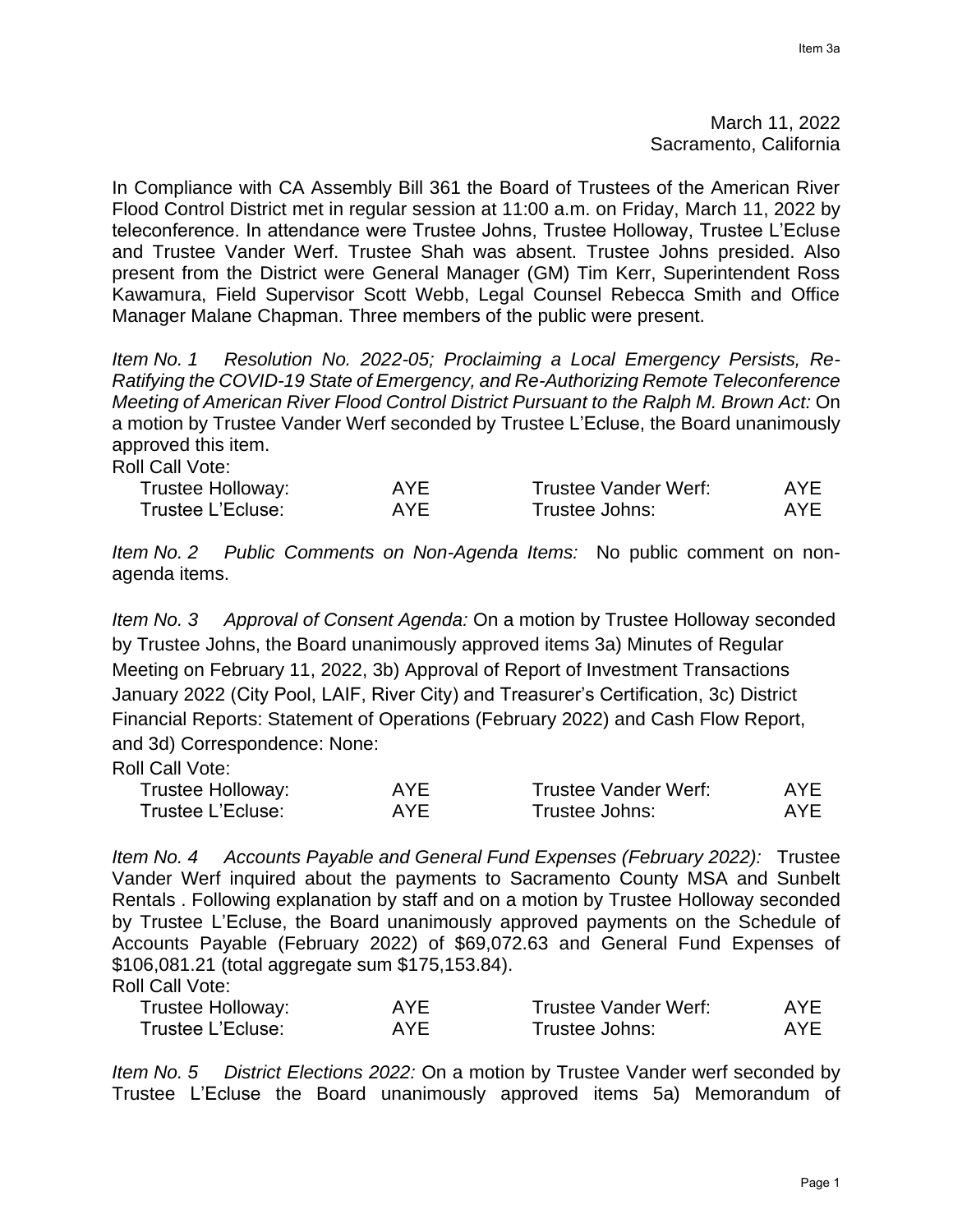Understanding (MOU) with Sacramento County Elections and 5b) Resolution 2022-06: Calling General Election.

|  |  | Roll Call Vote: |
|--|--|-----------------|
|--|--|-----------------|

| Trustee Holloway: | AYF | <b>Trustee Vander Werf:</b> | AYE |
|-------------------|-----|-----------------------------|-----|
| Trustee L'Ecluse: | AYF | Trustee Johns:              | AYF |

*Item No. 6 Resolution No. 2022-07; Adopting the Sacramento County Local Hazard Mitigation Plan Update:* Following explanation by staff and on a motion by Trustee L'Ecluse seconded by Trustee Vander Werf, the Board approved the District's participation in the Local Hazard Mitigation Plan. Roll Call Vote:

| Trustee Holloway: | <b>AYE</b> | Trustee Vander Werf: | AYE. |
|-------------------|------------|----------------------|------|
| Trustee L'Ecluse: | AYE        | Trustee Johns:       | AYE. |

*Item No. 7 Proposals for District Transition to By-District Elections: a) Redistricting Insights and b) SCI Consulting Group:* GM Kerr informed the Board that the District received two proposals. The Board would like to invite both companies to attend the April Board Meeting to answer questions before a decision is made. The proposals were received and filed by the Board. No action was taken on this item.

*Item No. 8 Lathrop Way Encampments Cleanup Assistance:* GM Kerr briefed the Board on the District's efforts to work with the city and the police however he is still running into issues on if the parcel is publicly held or private. GM Kerr informed the Board that the District was approached by a local private security company. Also, discussed a contract to use Forensiclean to aid in cleaning up the waste that has been left behind. Legal Counsel Smith advised the Board that the District's primary responsibility is levee maintenance and flood control. Occasional walking is no problem but excessive activities on this parcel prohibit the District from following its mission. The courts are currently working on better understanding the private vs public land use. Trustee Johns directed staff to gather cost comparisons between the security company the city utilities uses and the one that approached the District and as well as their scope of work. Also, directed Legal Counsel Smith to continue to work with the city lawyers and to report back at the next months meeting. Trustee Johns motioned that the District proceed with a contract with Forensiclean to pickup general and hazardous waste on the parcel seconded by Trustee Holloway. Business Owner, Amy Dender informed the Board that the business owners would be very happy to split the costs of cleanup with the District.

## Roll Call Vote:

| Trustee Holloway: | AYE | Trustee Vander Werf: | AYE. |
|-------------------|-----|----------------------|------|
| Trustee L'Ecluse: | AYF | Trustee Johns:       | AYE. |